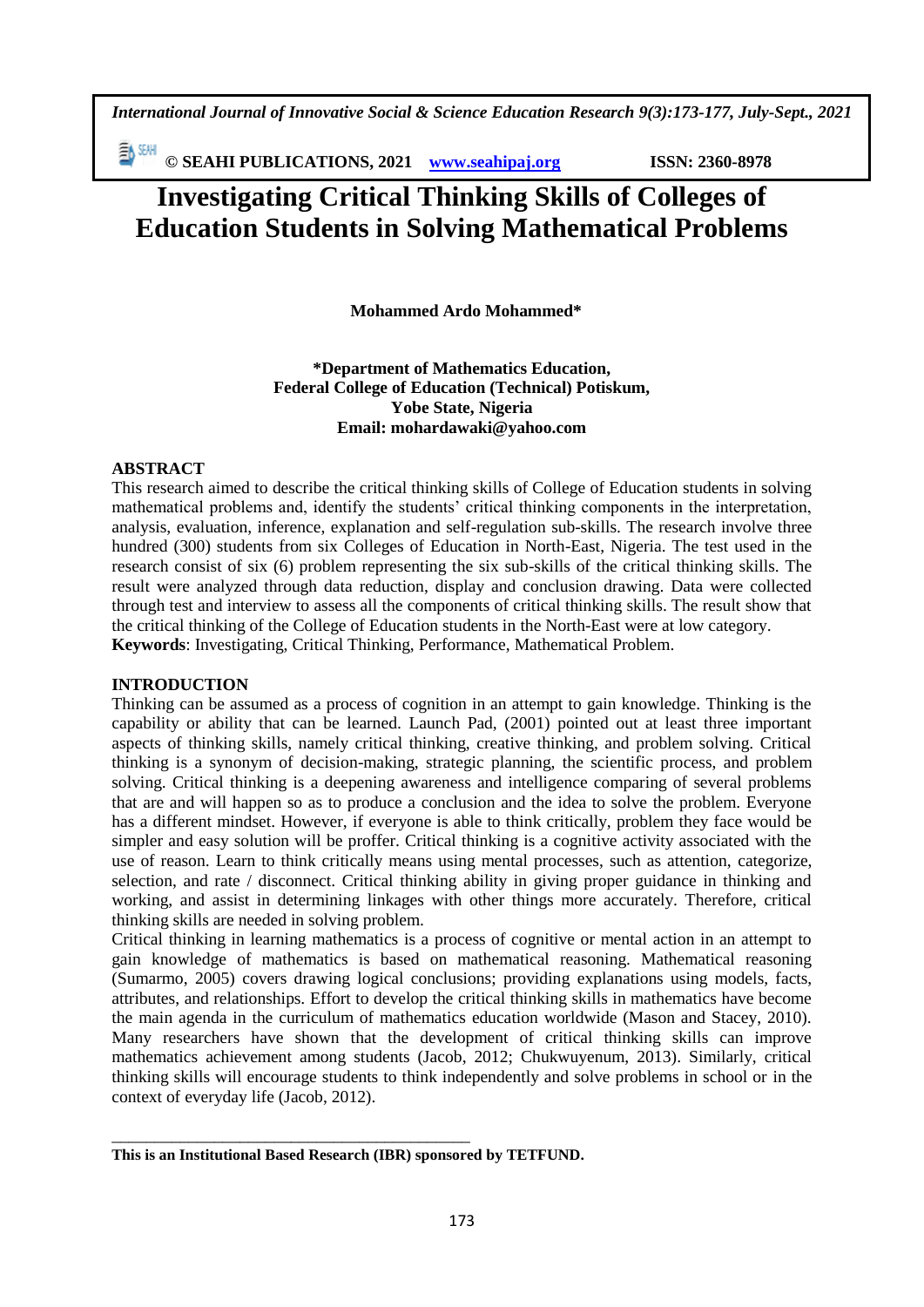## **Mohammed** *….. Int. J. Innovative Soc. & Sci. Educ. Res. 9 (3):173-177, 2021*

According to (Facione, 2011) the most basic concept of critical thinking is the ability of interpretation, analysis, evaluation, inference, explanation and self-regulation. While critical thinking skills by (Onosko and Newmann, 1994) may challenge the students to interpret, analyze or manipulate information. Ennis (2011) describe the component of critical thinking skills as: Focus, Reason, Inference, Situation, Clarity and Overview. Five component of critical thinking skills: Verbal reasoning, argument analysis thinking as hypothesis testing, likelihood and uncertainty and decision making and problems was described by Halpern (2012).

According to Walker (2006), critical thinking is an intellectual process in conceptualizing, applying, analyzing, synthesizing, and or evaluating a variety of information obtained from observation, experience, reflection, where the results of this process is primarily used as the basis to take action. In addition, Halpern (1998) pointed out that, critical thinking is to empower cognitive skills or strategies for goal setting. The process passed after specifying the destination, consider, and refer directly to the target-is a form of thinking that needs to be developed in order to solve the problem, drawing conclusions, collecting a variety of possibilities, and make a decision when to use all these skills effectively in the context and the appropriate type. Critical thinking is also an activity to evaluate, considering the conclusions to be drawn when determining several contributing factors to make a decision. The same is stated by Mustaji, (2012) that critical thinking is grounded and reflective thinking by emphasizing decision-making about what to believe or do.

Thus, in this research work, the researcher focused on the six indicators of critical thinking skills namely interpretation, analysis, evaluation, inference, explanation and self-regulation sub-skills proposed by Facione because it was considered suitable for the topic proposed.

## **Research Questions**

The study sought to provide answers to the following principal research questions.

- 1. What are the Critical thinking skills of Colleges of Education students in solving mathematical Problems?
- 2. What is the students' critical thinking component in the interpretation, analysis, inference, evaluation, explanation and self-regulation sub-skills?

## **RESEARCH METHODS**

### **Research Design**

The research design is descriptive with qualitative approach. The aim of qualitative descriptive studies is a comprehensive summarization of specific events experienced by individual or group (Lambert & Lambert, 2012). In this study, the researcher describe the critical thinking skills of three hundred and eighteen students from selected Colleges of Education in the North-East, Nigeria.

## **Participant**

The study's participants are all NCE II Mathematics students from six colleges of education in North-East Nigeria who were chosen at random. To choose the required sample from the Colleges, a stratified random sampling technique was applied. According to statistics acquired from the Colleges Examination and Record Office, the total population of students enrolled in NCE II Mathematics is one thousand, two hundred and twenty-four (1,224) students. A total of 300 students were chosen using stratified random sampling, fifty students from each of the six Colleges of Education. The following table shows the distribution of participants:

### **Instrument**

The Instrument used for data collection was a Mathematical Performance Test. The critical thinking skills test consisted of six (6) problems to test the component of critical thinking sub-skills: Interpretation, Analysis, Inference, Evaluation, Explanation and Self-regulation as indicated in (Krulik and Rudnick, 1995; Ennis, 1996; Facione, 2011). The Mathematics Performance Test is developed using the Minimum Standards (2012) provided by National Commission of Colleges of Education (NCCE) for NCE program. In addition to the test, a verbal interview is conducted to validate the data. Data validation in this study employed a number of check by asking the participant about the response description through interviews (Creswell, 2014).

### **Assessment of Instrument of Critical Thinking Skills**

The criteria for average scores in critical thinking skills was adopted from Seventika *et al* (2018) and modified to suit the level of students critical thinking by the NCCE Minimum Standard as indicated below: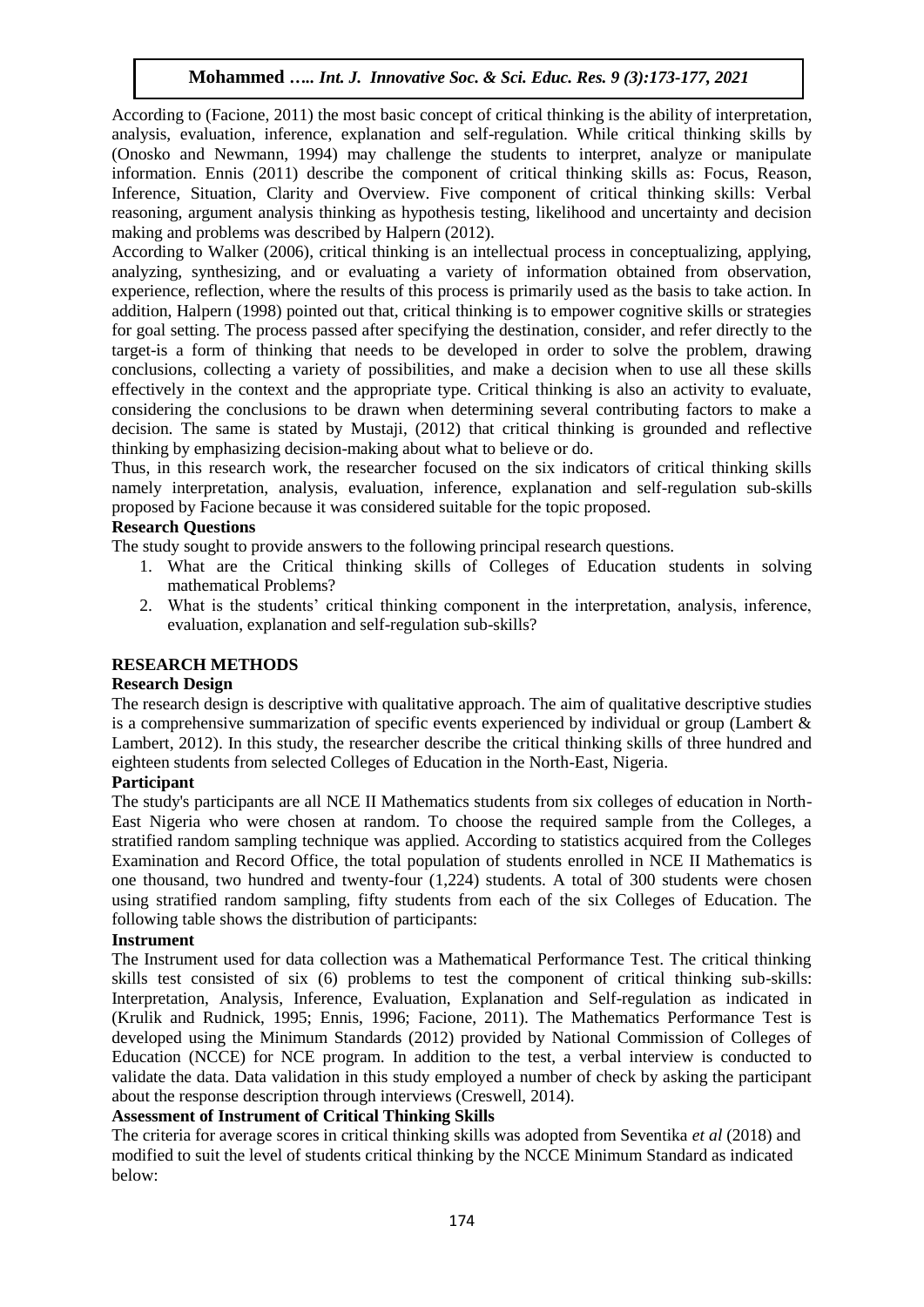| Table 1: Criteria for average scores |          |  |
|--------------------------------------|----------|--|
| Range of Score %                     | Criteria |  |
| $70\% \leq P \leq 100\%$             | Good     |  |
| $60\% \leq P \leq 69\%$              | Fair     |  |
| $P \leq 60\%$                        | Low      |  |

#### **Procedure for Data Collection**

This research involves three hundred (300) students from Colleges of Education in the North East offering Mathematics. Mathematics Performance Test was administered to the students by the researcher and followed by verbal interview. The test papers and answer sheets were retrieved by the researcher immediately after the administration. The students were later interviewed to retrieve part of the Critical Thinking Skills not captured by the MPT. The responses were tallied, scored and tabulated for data analysis. Likewise, the subject of the study were informed that the data collected are to be treated with utmost confidentiality.

#### **3. RESULTS AND DISCUSSION**

Based on the results of both the test and interview results in the preceding section are presented in the following table:

| Test     | Critical thinking | $\sim$<br>Percentage of students critical | Category |
|----------|-------------------|-------------------------------------------|----------|
|          |                   |                                           |          |
|          | sub-skills        | thinking skills                           |          |
| Pre-test | Interpretation    | 54.73%                                    | Low      |
|          | Analysis          | 52.73%                                    | Low      |
|          | Inference         | 54.00%                                    | Low      |
|          | Evaluation        | 55.27%                                    | Low      |
|          | Explanation       | 53.30%                                    | Low      |
|          | Self-Regulation   | 54.93%                                    | Low      |
|          |                   |                                           |          |

#### **Table 2: Summary of result of the critical thinking sub-skills**

### **DISCUSSION OF FINDINGS**

Based on the research results, students' critical thinking skills were in a low category. It can be seen from the students' skills in each of the critical thinking sub-skills were in a low category. The research results are similar to the research conducted by Akgun & Duruk (2016), As'ari et al (2017), Biber et al (2013) which concluded low critical thinking skills. The difference between the researches was only on the subject under the study.

Interpretation is one of the critical thinking sub-skills (Facione, 1990). In this sub skill based on the results of data analysis, information is obtained that students fail because they do not understand the concept well and do not understand the information about the questions in their entirety. This finding is in line with the findings of Phonapichat et al. (2014) that students have difficulty understanding the keywords contained in the question, so students are not able to interpret the problem in mathematical form.

Analysis is one of the critical thinking sub-skills (Facione, 1990). In the Revised Bloom's Taxonomy, evaluation is the fourth level of the six cognitive process dimensions (Anderson, 2001). Analysis is a relation to assumptions, classify and distinguishes (Omar, 2012). Based on the data analysis obtained, students have not been able to distinguish, identify and categorize properly. This indicates that students' sub-skill analysis is still lacking.

Evaluation is one of the critical thinking sub-skills (Facione, 1990). In the Revised Bloom's Taxonomy, evaluation is the fifth level of the six cognitive process dimensions (Anderson, 2001). Evaluation shall mean discriminate the value using definite criteria and make comparisons (Omar, 2012). Based on data analysis, students could not provide mathematical proof to the answer. It indicates that the students lacked evaluation sub-skill.

Inference is one of the critical thinking sub-skills (Ennis, 2011; Facione, 1990; Watson & Glaser, 2002). Inference means to identify and secure elements needed to draw a reasonable conclusion (Facione, 2011). Based on data analysis, the student gave incorrect inference. These findings are in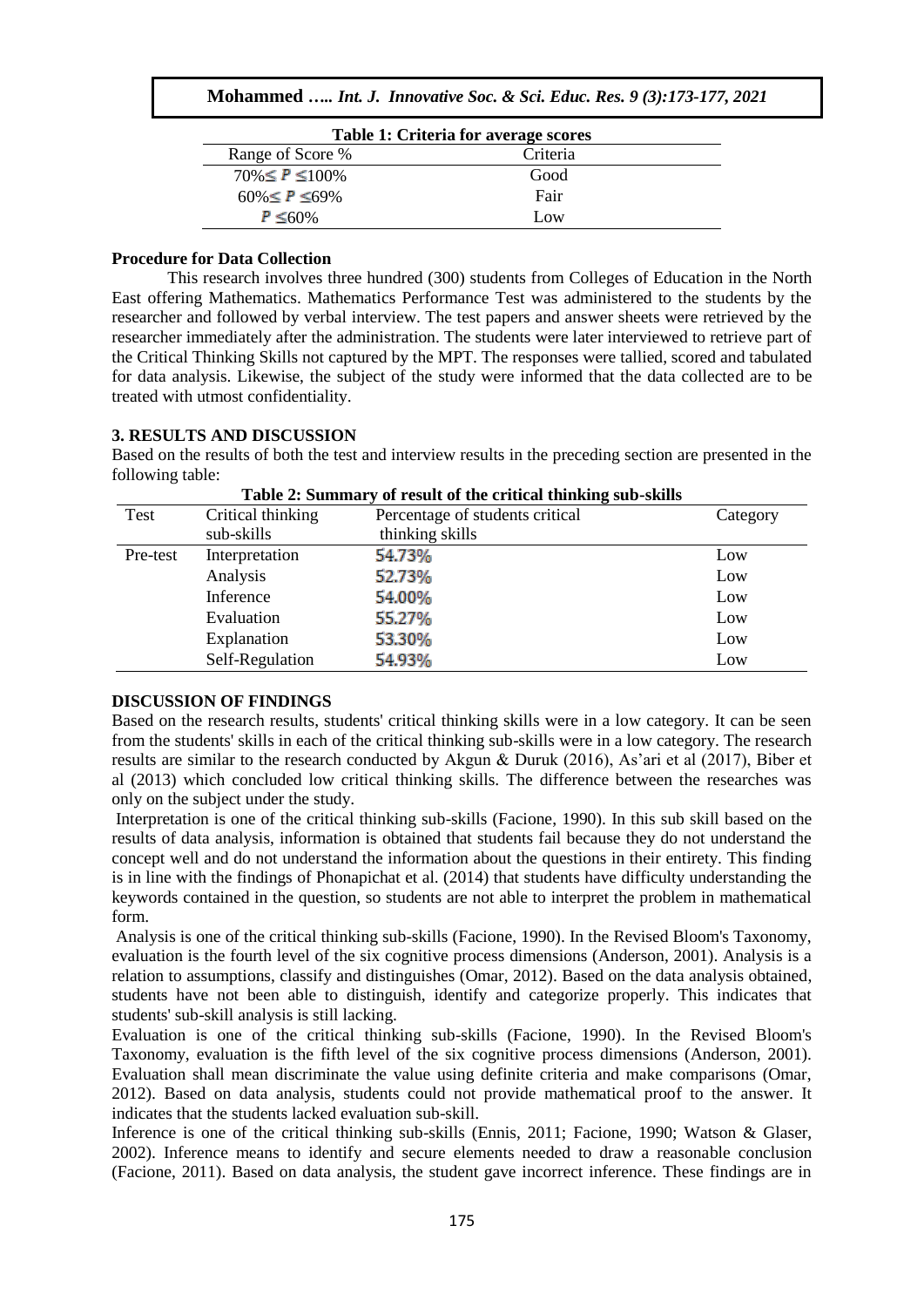## **Mohammed** *….. Int. J. Innovative Soc. & Sci. Educ. Res. 9 (3):173-177, 2021*

line with the research results from Seventika et al. (2018) and Hidayanti (2016) which found that the students' sub-skills were in a low category.

Explanation is one of the sub skills of critical thinking skills (Facione, 1990). Experts define explanation as being able to present in a cognitive and consistent way the results of one's reasoning (Facione, 2011). From the results of interviews, some students said they were unsure of the answers they had made. This indicates that students are still weak in doing "explanation". Some indicators that cause students' failure in making a good explanation are students' knowledge regarding Mathematical concepts that are still low, this result is in line with the research conducted by Hamel et al. (2015) who found that increasing sub-skill explanation along with increasing student knowledge.

Self-regulation is one of the critical thinking sub-skills (Facione, 1990). Based on data analysis in table xx, the problem used to measure self-regulation, many students were not able to make corrections to the mistake in the questions. One of the causes of low self-regulation was the students had no skepticism. A study related to self-regulation has been conducted by (Bozpolat, 2016) who found that gender and academic achievement influence self-regulation.

### **CONCLUSION**

Based on the results of data analysis and discussion, it can be concluded that students' critical thinking skills in pre-test were in the low category.

## **REFERENCES**

- Akgun, A., & Duruk, U. (2016). The investigation of preservice science teachers' critical thinking dispositions in the context of personal and social factors. *Science Education International*, 27(1), 3–15.
- Anderson, L. W., Krathwohl, D. R., Airasian, P. W., Cruikshank, K. A., Mayer, R. E., Pintrich, P. R., Raths, J., & Wittrock, M. C. (2001). A Taxonomy for learning, teaching, and assessing: A Revision of bloom's taxonomy of educational objectives. New York: Longman.
- As'ari, A. R., Mahmudi, A., & Nuerlaelah, E. (2017). Our Prospective mathematic teachers are not critical thinkers yet. Journal on Mathematics Education, 8(2), 145–156.
- Biber, A. C., Tuna, A., & Incikabi, L. (2013). An investigation of critical thinking dispositions of mathematics teacher candidates. *Educational Research,* 4(2), 2141– 5161.
- Bozpolat, E. (2016). Investigation of the self-regulated learning strategies of students from the faculty of education using ordinal logistic regression analysis. Kuram ve Uygulamada Egitim Bilimleri, 16(1), 301–318.
- Chukwuyenum, A. N., (2013). Impact of critical thinking on performance in mathematics among Senior Secondary Schools Students in Lagos State. *Journal of Research and Method in Education*, 3(5), 18-25.
- Creswell, J. W. (2014). Research design. Los Angeles: SAGE.

- Ennis, R. H. (2011). The nature of critical thinking: An outline of critical thinking dispositions. University of Illinois.
- Facione, P. A. (1990). Critical thinking : A statement of expert consensus for purposes of educational assessment and instruction executive summary (The Complete American Philosophical Association Delphi Research Report). California: The California Academic Press.
- Facion, P. A., (2011). *Critical thinking: What it is and why it counts*. Milbrae California Academic Press.
- Halpern, D. F., (1998). Teaching critical thinking for transfer across domain. *American Psychologist*, 53(4), 449-455.
- Halpern, D. F. (2012). Halpern critical thinking assessment: Test manual. Austria: Schuhfried GmbH.
- Hamel, C., Turcotte, S., Laferrière, T., & Bisson, N. (2015). Improving students' understanding and explanation skills through the use of a knowledge building forum. McGill Journal of Education, 50(1), 1-81.
- Hidayanti, D. (2016). Analisis kemampuan berpikir kritis siswa smp kelas ix pada materi kesebangunan.

Ennis, R. H., (1996). *Critical thinking*. Upper Saddle River, New Jersey: Pretice Hall, Inc.